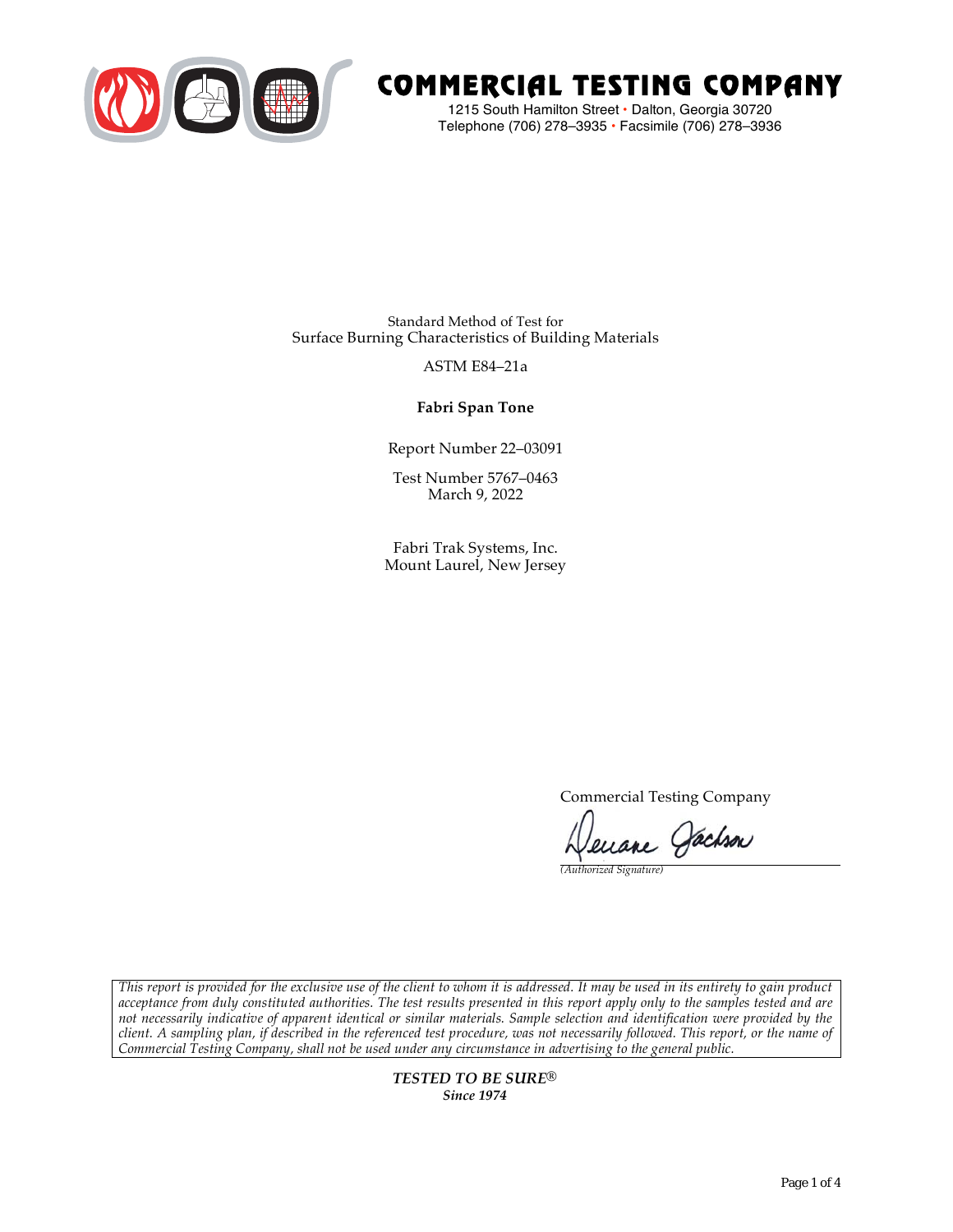#### **INTRODUCTION**

This report is a presentation of results of a surface flammability test on a material submitted by Fabri Trak Systems, Inc., Mount Laurel, New Jersey.

The test was conducted in accordance with the ASTM International fire-test-response standard E84–21a, *Surface Burning Characteristics of Building Materials*, sometimes referred to as the Steiner tunnel test. ASTM E84 is an American National Standard (ANSI) and has been approved for use by agencies of the Department of Defense. The ASTM E84 test method is the technical equivalent of UL No. 723. The test is applicable to exposed interior surfaces such as walls and ceilings. The test is conducted with the specimen in the ceiling position with the surface to be evaluated face down toward the ignition source. Thus, specimens shall either be self-supporting by its own structural quality, held in place by added supports along the test surface, or secured from the back side.

This standard is used to measure and describe the response of materials, products, or assemblies to heat and flame under controlled conditions, but does not by itself incorporate all factors required for firehazard or fire-risk assessment of the materials, products, or assemblies under actual fire conditions.

#### **PURPOSE**

The purpose of the test is to provide only the comparative measurements of surface flame spread and smoke development of materials with that of select grade red oak and fiber–reinforced cement board, Grade II, under specific fire exposure conditions with the smoke area of heptane used to establish the smoke-developed index. The test exposes a nominal 24-foot long by 20-inch wide test specimen to a controlled air flow and flaming fire adjusted to spread the flame along the entire length of a red oak specimen in  $5\frac{1}{2}$  minutes. During the 10-minute test duration, flame spread over the specimen surface are measured and recorded. Test results are calculated relative to red oak, which has an arbitrary rating of 100, and fiber–reinforced cement board, Grade II, which has a rating of 0. The 100 smoke-developed index is calculated using the smoke area of heptane.

The test results are expressed as Flame Spread Index and Smoke-Developed Index. The Flame Spread Index is defined in ASTM E176 as "a number or classification indicating a comparative measure derived from observations made during the progress of the boundary of a zone of flame under defined test conditions." The Smoke-Developed Index, a term specific to ASTM E84, is defined as "a number or classification indicating a comparative measure derived from smoke obscuration data collected during the test for surface burning characteristics." There is not necessarily a relationship between the two measurements.

The method does not provide for measurement of heat transmission through the surface tested, the effect of aggravated flame spread behavior of an assembly resulting from the proximity of combustible walls and ceilings, or classifying a material as noncombustible solely by means of a Flame Spread Index.

The zero reference and other parameters critical to furnace operation are verified on the day of the test by conducting a 10–minute test using 1/4–inch fiber–reinforced cement board, Grade II. Periodic tests using NOFMA certified 23/32–inch select grade red oak flooring provide data for the 100 flame spread reference with heptane providing data for calculating the 100 smoke-developed index. These procedures are more fully described in Section 7of the E84 Standard.

#### **TEST SAMPLE**

The test sample, selected by the client, was identified as **Fabri Span Tone**, a fabric with a total weight of 8.1 ounces per square yard. The material was conditioned to equilibrium in an atmosphere with the temperature maintained at 71  $\pm$  2°F and the relative humidity at 50  $\pm$  5 percent. For testing, one length of the fabric, measuring 2 feet wide by 24 feet in length, was free laid over a 2-inch hexagonal wire mesh supported by 1/4-inch diameter steel rods spanning the ledges of the tunnel furnace at 24-inch intervals. This method of support is described in Annex A4 of the E84 standard, Sections A4.3, A4.5 and A4.8.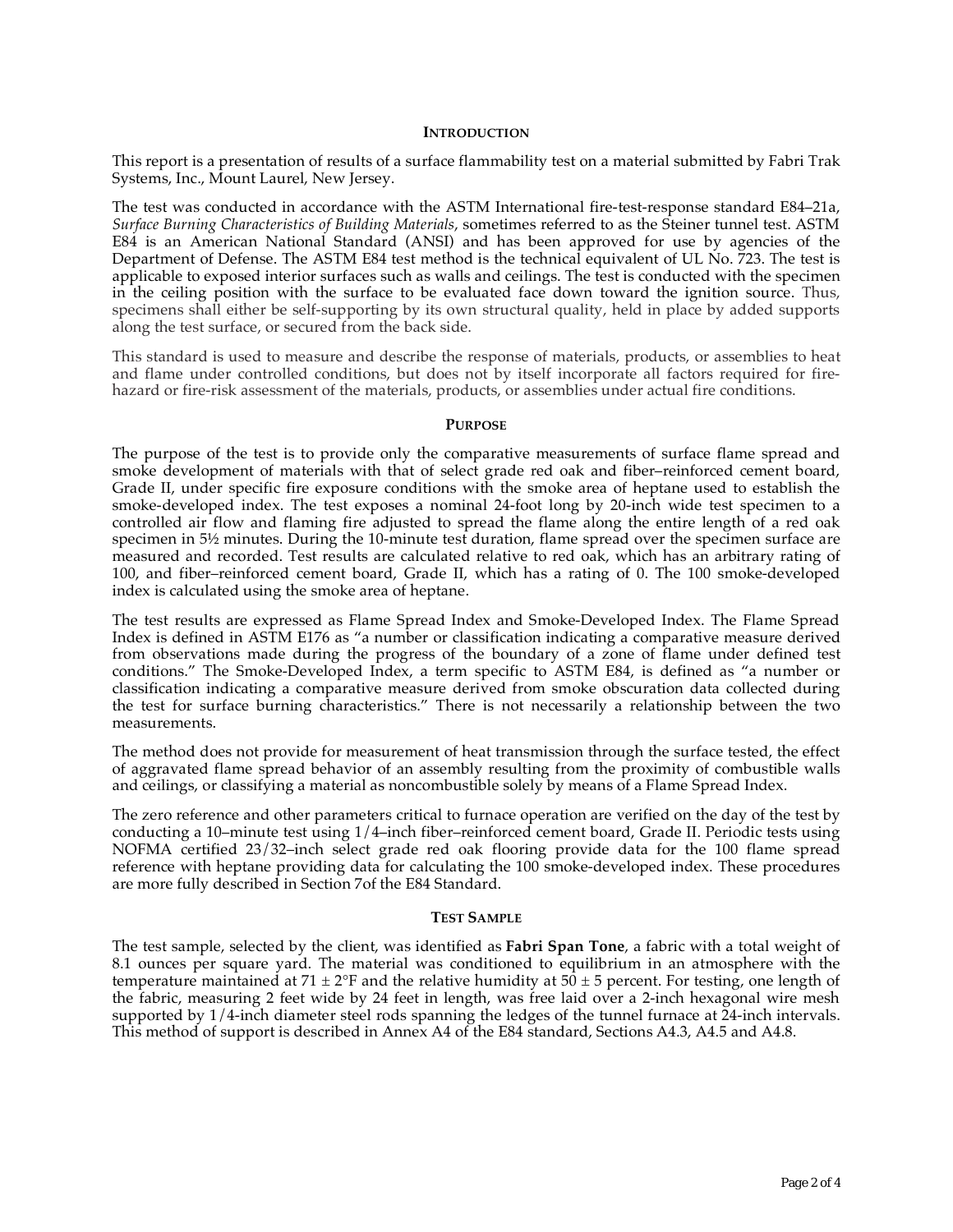#### **TEST RESULTS**

The test results, calculated on the basis of observed flame propagation and the integrated area under the recorded smoke density curve, are presented below. The Flame Spread Index obtained in E84 is rounded to the nearest number divisible by five. Smoke-Developed Indices are rounded to the nearest number divisible by five unless the Index is greater than 200. In that case, the Smoke-Developed Index is rounded to the nearest 50 points. The rounding procedures are more fully described in Sections 9.1, 9.2, and X3 of the E84 Standard. The flame spread and smoke development data are presented graphically at the end of this report.

| <b>Test Specimen</b>                    | Flame Spread Index | Smoke-Developed Index |
|-----------------------------------------|--------------------|-----------------------|
| Fiber-Reinforced Cement Board, Grade II |                    |                       |
| Red Oak Flooring                        | 100                |                       |
| Heptane, (HPLC) Grade                   |                    | 100                   |
| Fabri Span Tone                         |                    | 75                    |

#### **OBSERVATIONS**

Specimen ignition over the burners occurred at 0.08 minute. Surface flame spread was observed to a maximum distance of 0.95 feet beyond the zero point at 0.60 minute. The maximum temperature recorded during the test was 525°F. For information purposes, the actual (unrounded) Flame Spread and Smoke-Developed Indices were 4.7 and 73.4 respectively.

#### **CLASSIFICATION**

The Flame Spread Index and Smoke-Developed Index values obtained by ASTM E84 tests are frequently used by code officials and regulatory agencies in the acceptance of interior finish materials for various applications. The most widely accepted classification system is described in the National Fire Protection Association publication NFPA 101 *Life Safety Code*, where:

| Class A $0-25$ Flame Spread Index     | $0 - 450$ Smoke-Developed Index |
|---------------------------------------|---------------------------------|
| Class B $26 - 75$ Flame Spread Index  | $0 - 450$ Smoke-Developed Index |
| Class C $76 - 200$ Flame Spread Index | $0 - 450$ Smoke-Developed Index |

Class A, B, and C correspond to Type I, II, and III respectively in other codes. They do not preclude a material being otherwise classified by the authority of jurisdiction.